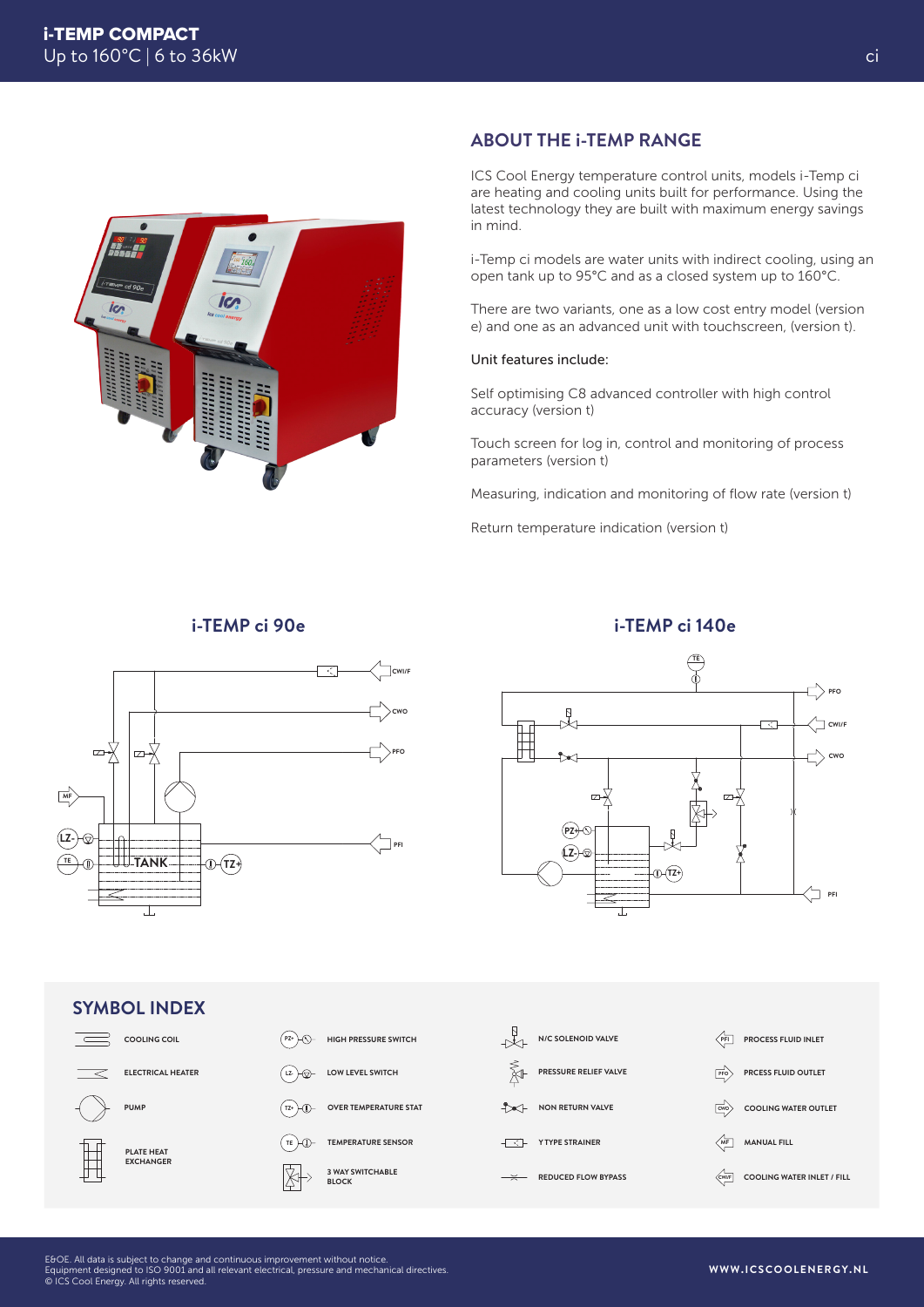### Temperature controllers water indirect 95°C, 120°C, 140°C and 160°C

 $\bullet$  = Standard /  $\circ$  = Option / - = not available/ Values in () optional

| Model i-Temp                                                     | i-Temp<br>ci 90e   | i-Temp<br>ci 140e        | i-Temp<br>ci 160e  | i-Temp<br>ci 90t 9 | i-Temp<br>ci 90t 18 | i-Temp ci<br>90t 27 | i-Temp<br>ci 90t 36 | i-Temp<br>ci 140t  | i-Temp<br>ci 140t 18 | i-Temp<br>ci 160t  |
|------------------------------------------------------------------|--------------------|--------------------------|--------------------|--------------------|---------------------|---------------------|---------------------|--------------------|----------------------|--------------------|
| Fluid                                                            | water              | water                    | water              | water              | water               | water               | water               | water              | water                | water              |
| Temperature max. (°C)                                            | 95                 | 140                      | 160                | 95                 | 95                  | 95                  | 95                  | 140                | 140                  | 140/160            |
| Pump capacity max. (I/min/bar)                                   | 60/3.8(6.0)        | 60/5.5                   | 60/5.5             | 60/3.8(6.0)        | 75/5.5              | 170/4.7             | 170/4.7             | 60/5.5             | 60/5.5               | 60/5.5             |
| Heating capacity (kW)                                            | 9                  | 9                        | $\overline{9}$     | $\overline{9}$     | 18                  | 27                  | 36                  | $\overline{9}$     | 12/18                | $\overline{9}$     |
| Cooling                                                          | indirect           | indirect                 | indirect           | indirect           | indirect            | indirect            | indirect            | indirect           | indirect             | indirect           |
| Cooling capacity (kW) <sup>1</sup>                               | 23(42)             | 40                       | 40                 | 23(42)             | 50                  | 250                 | 250                 | 40                 | 40                   | 40                 |
| Weight (kg)                                                      | 44                 | 50                       | 50                 | 46                 | 95                  | 100                 | 100                 | 50                 | 95                   | 50                 |
| Process circuit supply and return connections                    | $G^{1/2}$          | $G^{1/2}$                | $G^{1/2}$          | $G^{1/2}$          | $G^{3/4}$ "         | G1''                | G1''                | $G^{1/2}$          | $G^{3/4"$            | $G^{1/2}$          |
| Cooling water supply and return connections                      | $G^{1/4}$          | $G^{1/4''}$              | $G^{1/4}$          | $G^{1/4"$          | $G^{1/2}$           | $G^{3/4"$           | $G^{3/4"}$          | $G^{1/4}$          | $G^{1/2"}$           | $G^{1/4}$          |
| Dimensions in mm (L x W x H)                                     | 680 x 250<br>x 595 | 680 x 250<br>x 595       | 680 x 250<br>x 595 | 680 x 250<br>x 595 | 955 x 400<br>x 740  | 955 x 400<br>x 740  | 955 x 400<br>x 740  | 680 x 250<br>x 595 | 955 x 400<br>x 740   | 680 x 250<br>x 595 |
| Touchscreen with colour display                                  |                    | ٠                        |                    | с                  |                     | $\bullet$           | $\epsilon$          |                    | $\bullet$            |                    |
| Digital display                                                  | $\bullet$          | $\bullet$                |                    |                    |                     | -                   |                     |                    |                      |                    |
| Robust fully galvanised steel housing,<br>painted in two colours | $\bullet$          | ٠                        |                    | ٠                  | $\bullet$           | $\bullet$           | $\bullet$           |                    | ٠                    |                    |
| Automatic fill                                                   | $\bullet$          | $\bullet$                |                    |                    |                     | $\bullet$           | О                   |                    | $\bullet$            |                    |
| Strainer in cooling water inlet                                  |                    |                          |                    |                    |                     |                     |                     |                    |                      |                    |
| Durable rubber coated castors                                    | $\bullet$          | $\bullet$                |                    | $\bullet$          | $\bullet$           | $\bullet$           | $\bullet$           | $\bullet$          | $\bullet$            |                    |
| All contact parts made of<br>non-corrosive materials             |                    |                          |                    |                    |                     |                     |                     |                    |                      |                    |
| Continuous heater control                                        | $\bullet$          | $\bullet$                |                    |                    |                     | $\bullet$           | $\bullet$           |                    | $\bullet$            |                    |
| Audible alarm                                                    | $\bullet$          | $\bullet$                |                    | с                  |                     | $\bullet$           | $\bullet$           |                    | $\bullet$            |                    |
| Separate fill line                                               | $\circ$            | $\circ$                  |                    | $\circ$            | $\circ$             | $\circ$             | $\circ$             | $\circ$            | $\circ$              | $\circ$            |
| Leak stopper                                                     |                    | $2$                      | • <sub>2</sub>     |                    |                     | $\bullet$           |                     | $2$                | $\bullet$            | $\bullet$          |
| Mould draining                                                   | $\bullet$          | O <sup>3</sup>           | O <sup>3</sup>     | $\bullet$          |                     | $\bullet$           | $\bullet$           | $\bigcirc^3$       | $\circ$              | $\bigcirc^3$       |
| Constant cooling                                                 |                    |                          |                    |                    |                     |                     |                     |                    |                      |                    |
| Magnetic coupled stainless steel pump                            |                    | $\circ$                  |                    | -                  |                     | -                   | $\qquad \qquad$     | $\circ$            | -                    |                    |
| Integrated top up-pump                                           |                    | $\overline{\phantom{0}}$ |                    |                    |                     |                     |                     |                    |                      |                    |
| Measuring, indication and<br>monitoring of flow rate             |                    |                          |                    |                    |                     |                     |                     |                    |                      |                    |
| Return temperature indication                                    |                    |                          |                    |                    |                     | $\bullet$           |                     |                    |                      |                    |

\* shut off valve on PFI/PFO

1) at 15°C cooling water temperature and 90°C resp, 130°C circuit water temperature<br>2) not in combination with mould drain function<br>3) not in combination with leak stopper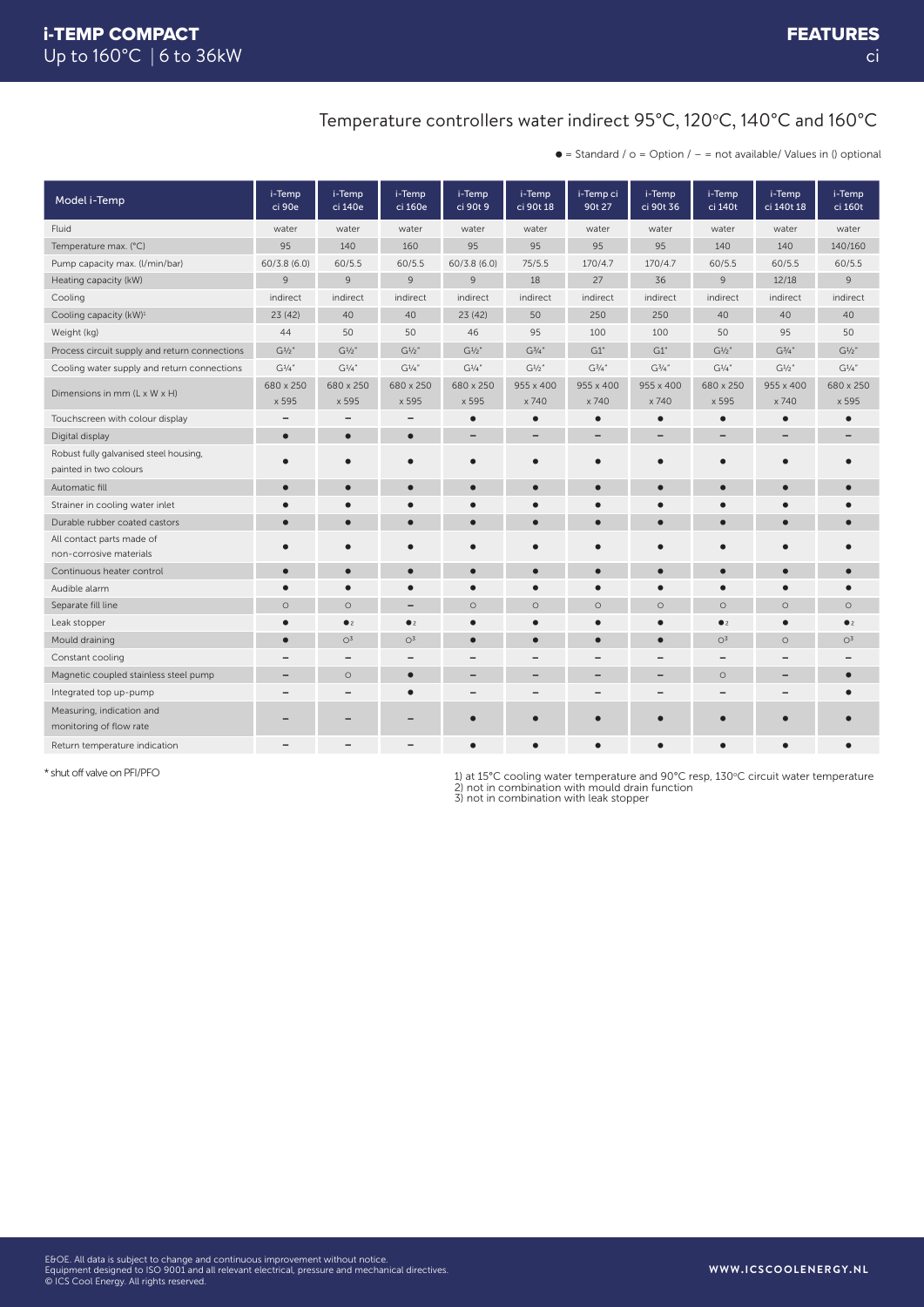

## **ABOUT THE i-TEMP RANGE**

ICS Cool Energy temperature control units, models i-Temp cd are heating and cooling units built for performance. Using the latest technology they are built with maximum energy savings in mind.

i-Temp cd models are designed as water units with direct cooling, for usage up to 140°C.

There are two variants, one as a low cost entry model (version e) and one as an advanced unit with touchscreen, (version t).

#### Unit features include:

Self optimising C8 advanced controller with high control accuracy (version t)

Touch screen for log in, control and monitoring of process parameters (version t)

Measuring, indication and monitoring of flow rate (version t)

Return temperature indication (version t)



#### **SYMBOL INDEX COOLING COIL N/C SOLENOID VALVE**  $\overline{\phantom{a}}$ **PZ+ HIGH PRESSURE SWITCH PFI PROCESS FLUID INLET PRESSURE RELIEF VALVE ELECTRICAL HEATER LOW LEVEL SWITCH Lz-** → <del><sub>∞</sub></del> **PFO PRCESS FLUID OUTLET PUMP**  $(TZ+)$ **OVER TEMPERATURE STAT NON RETURN VALVE CWO COOLING WATER OUTLET**  $(TE)$ **TEMPERATURE SENSOR T MF MANUAL FILL PLATE HEAT EXCHANGER 3 WAY SWITCHABLE BLOCK REDUCED FLOW BYPASS CWI/F COOLING WATER INLET / FILL**

## **i-TEMP cd 90e 9**